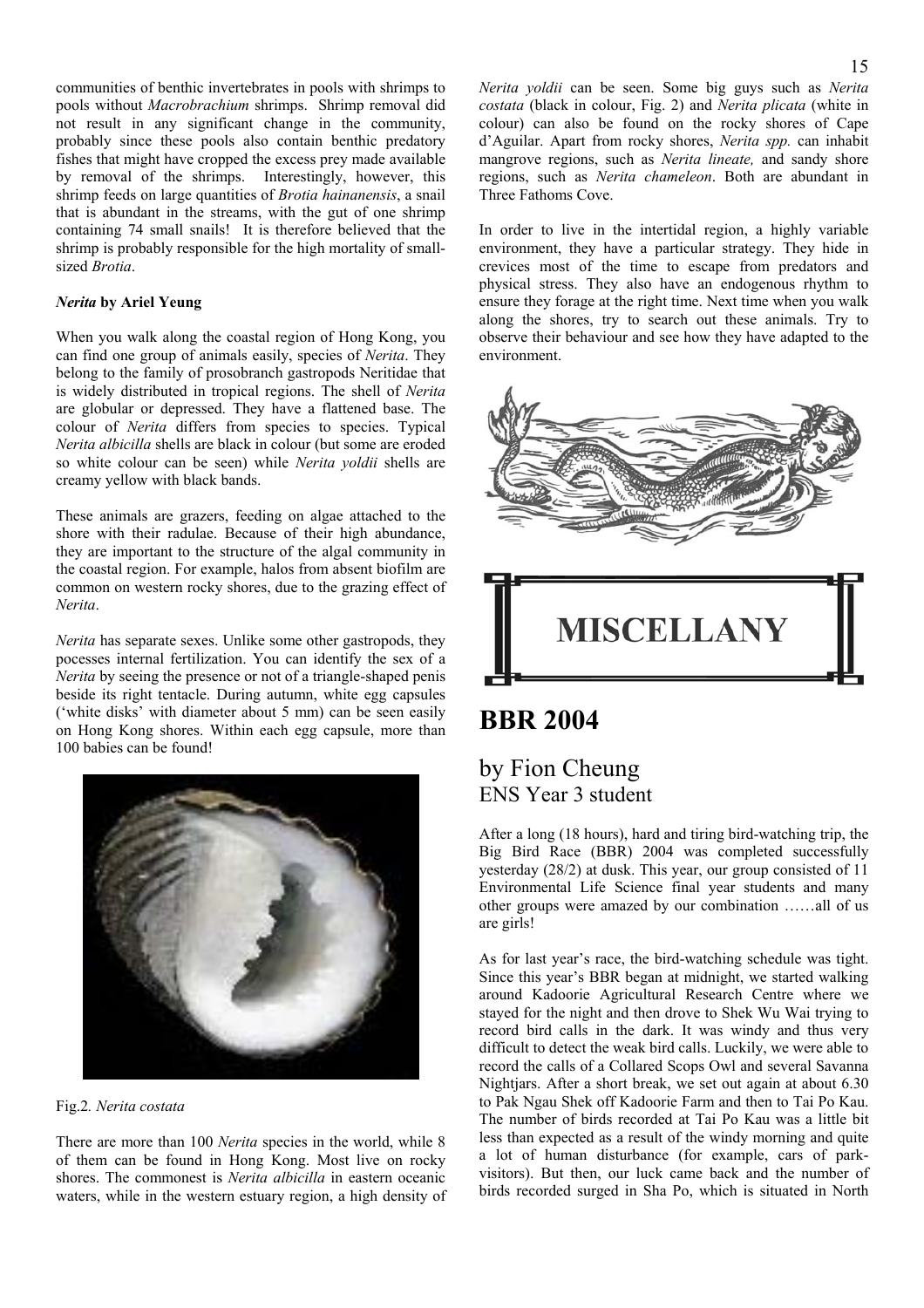Kam Tin, and Mai Po. Just in Sha Po, we recorded nearly 40 bird species (Fig. 1). However, it was sad to learn that this wonderful bird paradise was under imminent threat of development and illegal landuse. Despite the fact that we have the Environmental Impact Assessment Ordinance (EIAO) to govern the impacts of development on our environment, the unacceptable impacts at Sha Po warrant thorough evaluation of the way the EIAO is used. While we were observing a Yellow-billed Grosbeak on a tree branch on the way out of Sha Po, our "angel", which was a handsome Hoopoe, suddenly came to visit us!! Every one of us was so excited by its sudden appearance that the poor little Grosbeak was put aside. When we arrived at Mai Po, it was sunny and so it was quite exhausting to watch birds there. Like many other groups, we could not spot any night herons in Mai Po so we went to A Chau to find them. Lastly, we reached the Little Egret Restaurant to finish the race (Fig. 2).



Fig. 1. Bird watching at Sha Po.

We recorded 115 different bird species and ranked the 10 out of 13 groups this year. However, we won the Pentax Cup as we had the largest number of individual sponsors. The prize is six pairs of Pentax binoculars. We have to thank all those who supported the Birdbrains Team this year. One thing I can be sure is that we were all lucky girls as nearly half of us got a prize in the lucky draw!



Fig. 2. End point at the Little Egret Restaurant.

Finally, I would like to express my gratitude to Dr Hau for his great effort in initiating our interest in bird-watching and organizing the Birdbrains Team for us this year. I must also thank Mr. Yu Yat Tung for his patience in teaching us the bird-watching skills. Mr. Yu is really an experienced birdwatcher and we are grateful to have him in our team. It was the second BBR for most of us to take part in and I am glad that Dr Hau said our bird-watching skills, especially on identifying bird calls, were better than last year. Although after graduation, there may be fewer chances for me to go bird-watching with my classmates, my interest in birdwatching will not fade and I do hope that my classmates and I can join the BBR again next year.

# **Sham Chung: a revisit**

### by Ken Ching and Eric Chan

The 30-hectare Sham Chung was in the news again recently. There are speculations that Sham Chung, where half of the land is privately owned, will be developed into a golf course with resorts (Ming Pao 3.5.04, SCMP 3.5.04). Sham Chung once included a 9-hectare freshwater marsh, which was rated as a site with high conservation value (Dudgeon & Chan 1996). The ecological value of Sham Chung marsh started to deteriorate in 1999, when the developers began to drain water out from the marsh and then grew grasses after tillage. This is still legal as Sham Chung is not protected under any conservation ordinance, while draining water from the wetland and growing grasses (some people call this 'dry farming') do not violate the permitted land-use of 'agriculture' as stated in the Outline Zoning Plans. However, this damages the marsh and it will be easier for the developers to pass the EIA when development plans are proposed. Now, the major part of the Sham Chung marsh has turned into grassland which has a lower level of biodiversity than the original abandoned paddy field.

Recently, Civil Engineering Department has submitted a proposal for the reconstruction of Sham Chung Public Pier  $(www.ced.gov.hk/eng/generalinfo/tsd/pp 04 sc.pdf)$ . The reconstruction will extend the size of the original pier. This may be a further step towards the development of Sham Chung.

Despite the degraded marsh, streams in Sham Chung are still home to various species of fishes – at least six native freshwater fishes and five brackishwater species were found in a brief visit by us to Sham Chung. Three species of decapods were also spotted there. A brief survey focusing on birds, dragonflies and butterflies found that Sham Chung is now supporting a number of rare species (Table 1). It was a surprise to find a very rare raptor, the Brown Fish Owl *Ketupa zeylonensis*, which was photographed in the woodland there (Fig. 1). Also, this woodland may support mammals and rare species of plants. Active conservation activities and increased public awareness are necessary for Hong Kong society to make the best choices for the future of Sham Chung.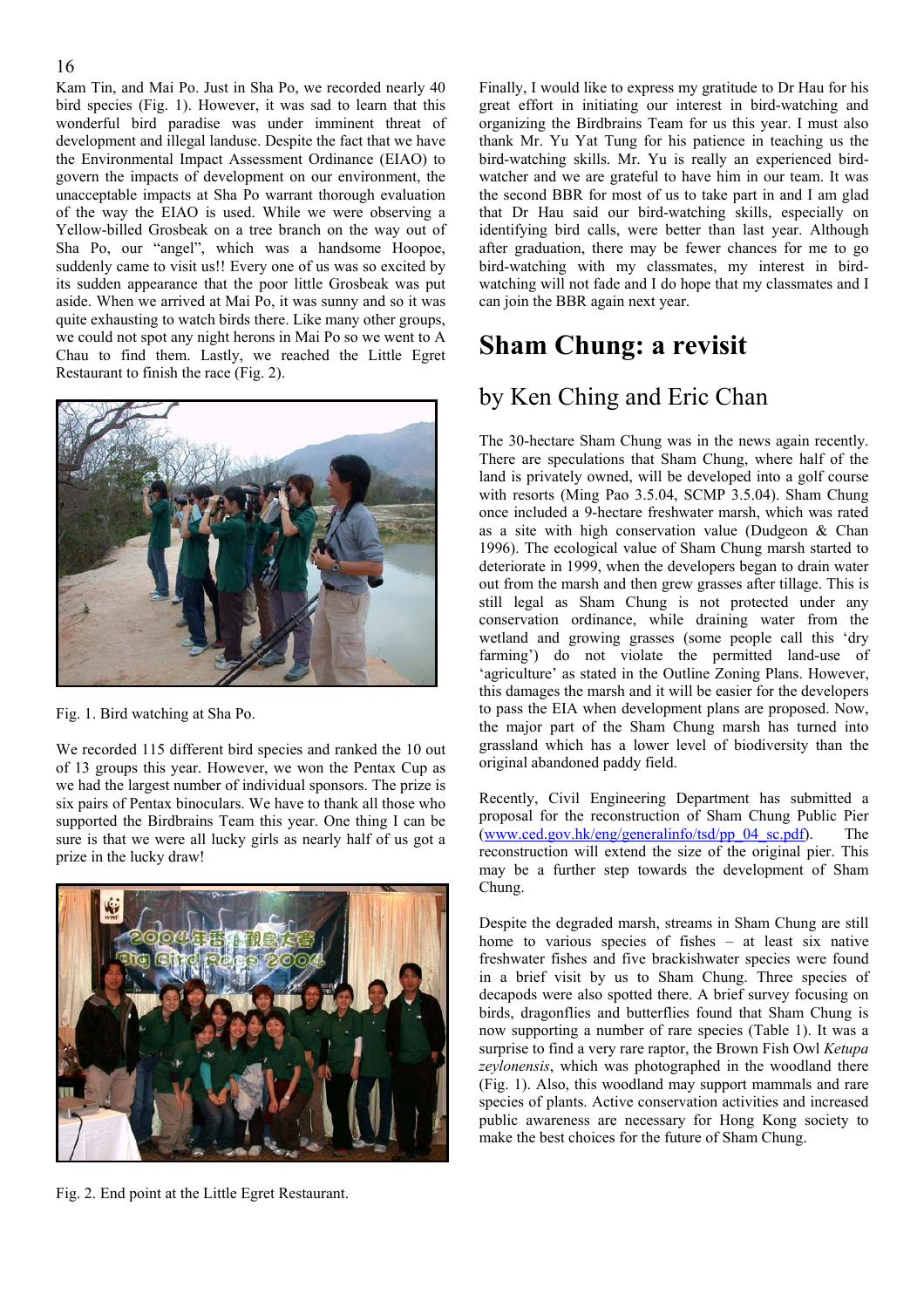#### **Bibliography**

Dudgeon, D. & Chan, E.W.C. (1996) *Ecological Study of Freshwater Wetland Habitats in Hong Kong*. Agriculture & Fisheries Department, Hong Kong Government.

Hau, B. (1999) Sham Chung conspiracy? *Porcupine!* 19: 28.

Table 1. Uncommon species of birds, dragonflies and butterflies in Sham Chung. Data from surveys by Ken Ching (until 13 June 2004)

|             | <b>Species</b>                     |  |  |
|-------------|------------------------------------|--|--|
| <b>Bird</b> | White-bellied Sea Eagle Haliaeetus |  |  |
|             | leucogaster                        |  |  |
|             | Brown Fish Owl Ketupa zeylonensis  |  |  |
| Dragonfly   | Agriocnemis pygmaea                |  |  |
|             | Pseudagrion microcephalum          |  |  |
|             | Rhyothemis triangularis            |  |  |
| Butterfly   | Spindasis lohita                   |  |  |



Fig. 1. A Brown Fish Owl *Ketupa zeylonensis* photographed at Sham Chung (Photo by Ken Ching).

## **Big Fish Count 2004**

### by Allen To, Anna Situ & Kevin Kwok

On Sunday, 20 June, the first "underwater" version of the Big Bird Race, the Big Fish Count, was hosted by WWF Hong Kong. The event was to echo the World Oceans Day on 8 June, aiming to raise public awareness about marine life and funds for WWF Hong Kong. In addition, the event contributes to scientific knowledge of the local environment by gathering data on local fish species diversity to build up a database. Participating teams can go to up to three sites of their choice in search of fish species in a 45-minute dive at each site. The

team finding most fish species is the winner. We three teamed up with Kenny Leung and four other fish-loving divers to form the "HKU Diving Team" to compete with three other local diving teams (Fig. 1).

The three sites we chose were Bluff Island, Port Shelter and Sharp Island. Climate was ideal for diving: sunny, good visibility and warm water. However, the tide was very low on that afternoon and the water level was too shallow to do SCUBA diving. Therefore most of us snorkeled instead. Nevertheless, we still had a great opportunity to see many beautiful fishes. We swam amongst schools of Chinese Demoiselle and Regal Demoiselle and saw the common clownfish (Fig. 2). Some of us encountered a number of less common fish species in Hong Kong, including Bird wrasse (*Gomphosus varius*), Western gregory (*Stegastes obreptus*), Spotted knifejaw (*Oplegnathus punctatus*), Chevron butterflyfish (*Chaetodon trifascialis*) and Racoon butterflyfish (*Chaetodon lunula*). Kenny even saw a 12-inch long abalone during the survey!



Fig. 1. Team photo of HKU diving team (Photo: WWF).

The 8-hour intensive survey was challenging and physically demanding. We were relieved when it ended. A celebration barbecue party was held at WWF HK Island House Conservation Studies Centre that night. Kenny of course did not miss the chance to refuel himself with chilled beer. Our team effort was highly acknowledged when our team was announced to be the winner. A record of 90 valid fish species by our group was far more than that of other teams. We were presented with the trophy and certificates by the competition judge, our beloved fish expert Dr. Andy Cornish.

This event enhanced our knowledge of fish species diversity in local waters. It surprised us that such a high diversity of fish was readily observable in the Hong Kong waters. Fishwatching can be an equally enjoyable and accessible activity as bird-watching. Hopefully Hong Kong people will begin to treasure and protect this beautiful underwater world, starting with an appreciation of its beauty.

Lastly we are thankful to our teammates including Dr. Kenneth Leung, Ken Ching, Raymond Chu, Rosemary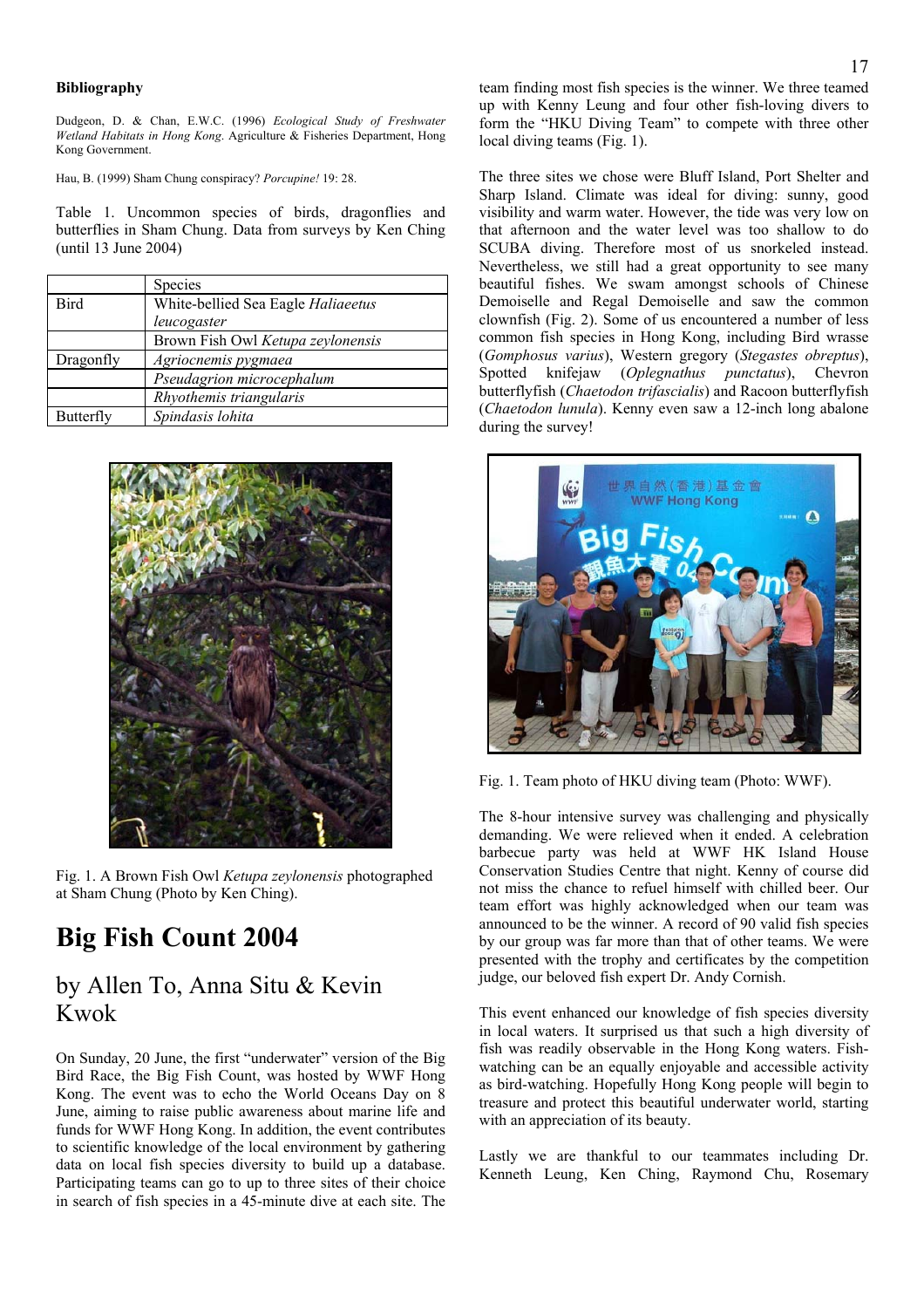Torrance and Marija Minic for their efforts and Cheung Ming and Cheung Ming Hong for logistics and technical support.



Fig. 2. A photo of a Clark's anemone fish, *Amphiprion clarkii*, a common fish species encoutered at Big Fish Count (Photo: Ken Ching).

# **Kadoorie Farm & Botanic Garden - Wildlife updates & sightings**

### by Gary Ades, Roger Kendrick, Paul Crow, Amanda Haig, Louis Cheung, Preston Chow and Rupert Griffiths **email: fauna@kfbg.org**

Wildlife recordings, surveys and rehabilitation at Kadoorie Farm & Botanic Garden (KFBG) have produced a number of interesting and unusual records since December. In this report, KFBG Fauna staff provide some of the highlights of their findings.

General wildlife sightings are posted on the KFBG Wildlife Sightings Board on a fortnightly basis, with records provided by staff and visitors. Many records are generated by the Security team on night shifts.

**(1) The following sightings records were posted between August and November, 2003**:

### **August**

5 August, 5.10pm; Scarlet-backed Flowerpecker (*Dicaeum cruentatum*), near tropical plants house - adult female with 3 juveniles begging for food.

23 August, (Night Safari) 7.30pm; Japanese Pipistrelle Bats observed hunting insects, and picked up at 46KHz on bat detectors, over the Butterfly Garden; 8.30pm - still a few fireflies along the stream at the Fern Walk

27 August, p.m.; Many-banded Krait hatchling found outside the Admin. Office

29 August; a male Macaque seen outside the Conservation Office.

#### **September**

1 September; at least 5 Birdwing butterflies (*Troides helenus* and *T. aeacus*) flying around the Butterfly Garden, 4 pm

3 September - Small Indian Civet at Signpost Corner

6 September - Bamboo Snake at Native Tree Nursery

8 September - Cobra near Helicopter Pad

10 September - Atlas Moth (mating pair) at Parrot Sanctuary

12 September - Muntjac (Barking deer) heard, below Kwun Yum Shan and near Post Office Pillars

12 September - Porcupine seen on road above Post Office Pillars

12 September - Wild boar seen on road above Post Office Pillars

13 September - Barking deer above Post Office Pillars

15 September - Porcupine at Apiary

24 September – Burmese Python near T S Woo Pavilion

29 September - Woodcock below Twin Pavilion

#### **October**

5 October - Black-naped Oriole, (two individuals) at Kwun Yum Shan summit.

24 October - Big-headed Terrapin, Magnolia Reservoir

25 October - 2 Ferret-badgers playing near Orchid Haven; 2 Porcupine at Raptor Sanctuary, unidentified species of Nightjar hawking for insects at dusk, summit of Kwun Yum Shan; Japanese Pipistrelle Bats above Upper Canteen; Himalayan Leaf-nosed Bats (*Hipposideros armiger*) hunting airborne invertebrates below TS Woo Pavilion; fireflies evident after dusk at the top of Kwun Yum Shan and at Great Falls.

#### **November**

21 November (evening / night) - Wild boar, Leopard Cat and Small Indian Civet - upper Farm tangerine terraces; HK cascade frog - stream pool near Orchid Haven; 3 Big-headed Terrapins, Lesser Spiny frog, 3 Anderson Stream Snakes -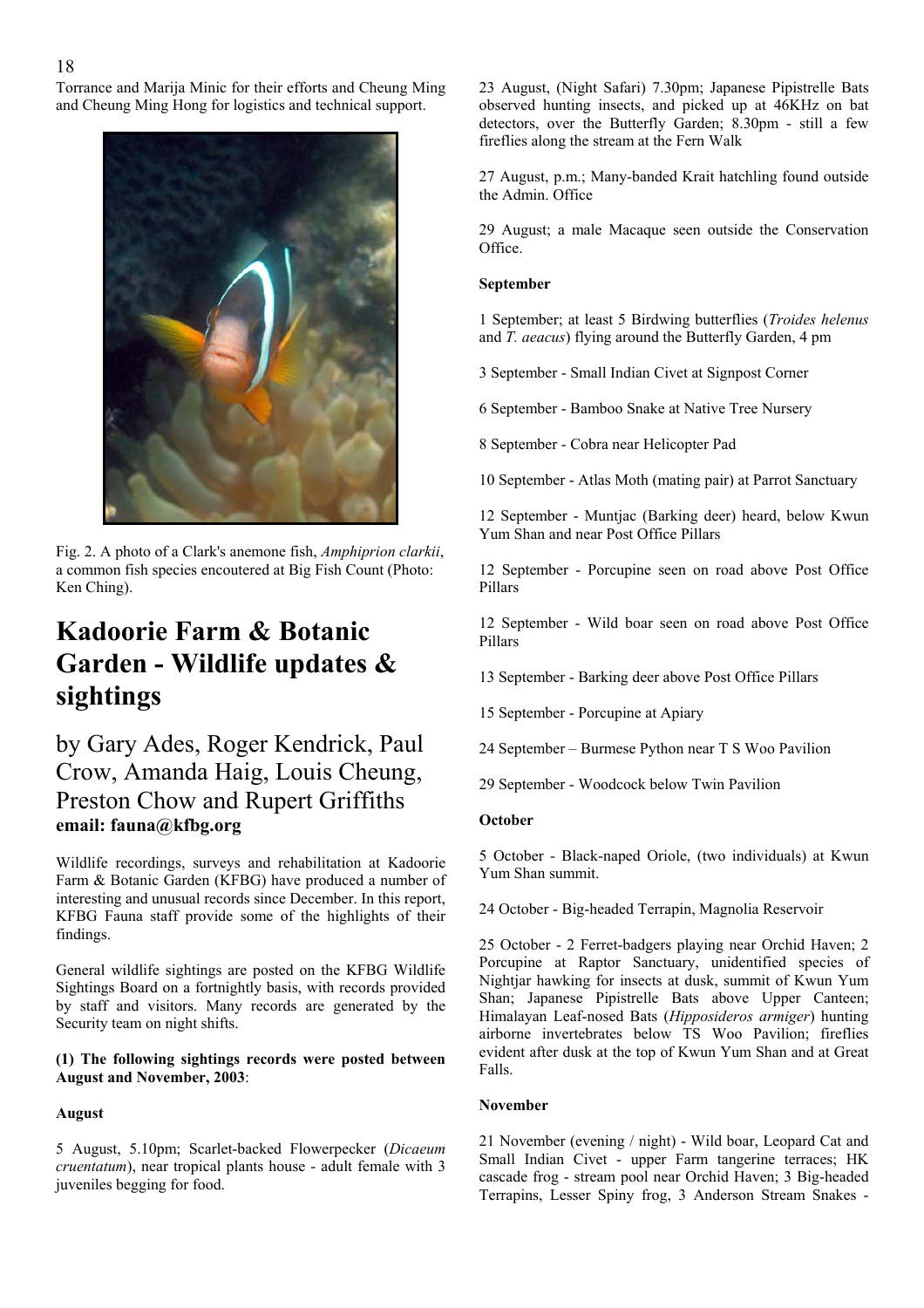stream above Magnolia Reservoir; HK Newt - stream near Fern Walk.

22 November (Night Safari) - Porcupine (2 adult, 2 sub-adult) on road beneath summit of Kwun Yum Shan; Porcupine (one adult) above Boulder Lodge; Fire-fly larvae (=glow-worms!) at Magnolia Reservoir, by stream at Orchid Haven, Fern Walk and below Butterfly Garden.

**The following notable sighting records from Kwun Yum Shan (KYS) were posted between December 2003 and May 2004**:

#### **December**

15 December - Daurian redstart 19 December - Red-tailed robin

19 December - Chestnut bellied rock thrush

#### **January**

13 January - White's thrush 16 January - Woodcock, rufous turtle dove, big-headed terrapin, and a Rhesus macaque 17 January - Hong Kong cascade frog, Malayan porcupine, a barking deer calling 21 January - Imperial Eagle over KYS

#### **February**

3 February - Small Indian civet 7 February - Two Malayan porcupines 10 February - Wild boar 12 February - Three stray dogs were seen eating a barking deer they had just killed 20 February - Two barking deer

#### **March**

4 March - A young barking deer 6 March - Small Indian civet 16 March - Two wild boar 24 March - Two barking deer 27 March - Malayan porcupine killed by stray dogs 31 March - Three Malayan porcupines

#### **April**

7April - Red mountain racer 10 April - Wild boar 14 April - Small Asian mongoose 19 April - Three Malayan porcupines 20 April - A Hong Kong cascade frog calling 21 April - Leopard cat 23 April - Big-headed terrapin 25 April - Greater green snake 27 April - Bamboo Pit Viper 27 April - Two Styan's squirrels

**(2) Kadoorie Farm & Botanic Garden – Fauna Department Project News:** 

**The monthly moth survey** has again increased the number of moths recorded at KFBG, to at least 1,171 species as of April 2004. Fourteen species have been recorded as new to KFBG in two nights light-trapping (28 February and 27 March) out of the 292 species recorded. The Yponomeutidae species reported as new to Hong Kong in *Porcupine!* **30** has been tentatively identified as *Teinoptila* sp. near *brunnescens*. One further species of note from 25 October 2003 has been identified as *Tirathaba ruptilinea* (Pyralidae, Galleriinae), also new to Hong Kong.

The second edition of KFBG's *Hong Kong Fauna – A Checklist of Selected Taxa* was completed in April. Copies are to be privately distributed, primarily to environmental non-governmental organisations and relevant government departments. The Checklist combines lists available from several sources into one reference and contains recent unpublished records. The list includes all the vertebrates recorded in Hong Kong, odonates, Lepidoptera (including moths), several beetle families and phasmids; just over 3,500 species in total. Further groups are to be added in future editions. Comments on this latest edition are welcome.

The endemic **Romer's Tree Frog** population on the KFBG hillside is still being monitored monthly. This year, courtship calls were first heard in March. In April and May a total of 20 adults were recorded in the field, but no tadpoles and eggs have been found yet. This is quite late compared to May 2003, when more than 100 eggs and tadpoles were found during the same night.

KFBG currently has a total of 21 **artificial bat roosts** of 4 different designs installed on site. The boxes are all between 1-2 yrs old and as yet have not attracted a significant level of occupancy however that is not to say they are not utilized. Our most successful design to date was our "first draft" which was our simplest design based upon simple principles laid out by Bat Conservation International and reference design laid out in "The Bat House Builder's Handbook" 1993 Merlin Tuttle and Donna Hensley.

The first design was recorded as housing up to 5 head of Japanese pipistrelle (*Pipistrellus abramus*) in a box at any one time and up to 11 bats at one time between all four roosts of that design. Unfortunately this box design was not resilient enough to last in the Hong Kong, climate being constructed only of plywood, and later upgrades have as yet failed to attract the same response from our local bats.

Other designs in use include a "Bat Condo" designed to offer housing to larger numbers of bats and prefabricated "Woodcrete" boxes designed to be built into permanent brick or concrete structures.

In many temperate countries artificial roost structures for bats are well researched and are recognized as a valid conservation measure for some species. By putting different designs through trial, we hope to find those designs most appropriate for use in Hong Kong that may have value in mitigating loss of existing bat roost sites. Plans exist in the future to test larger scale roost designs.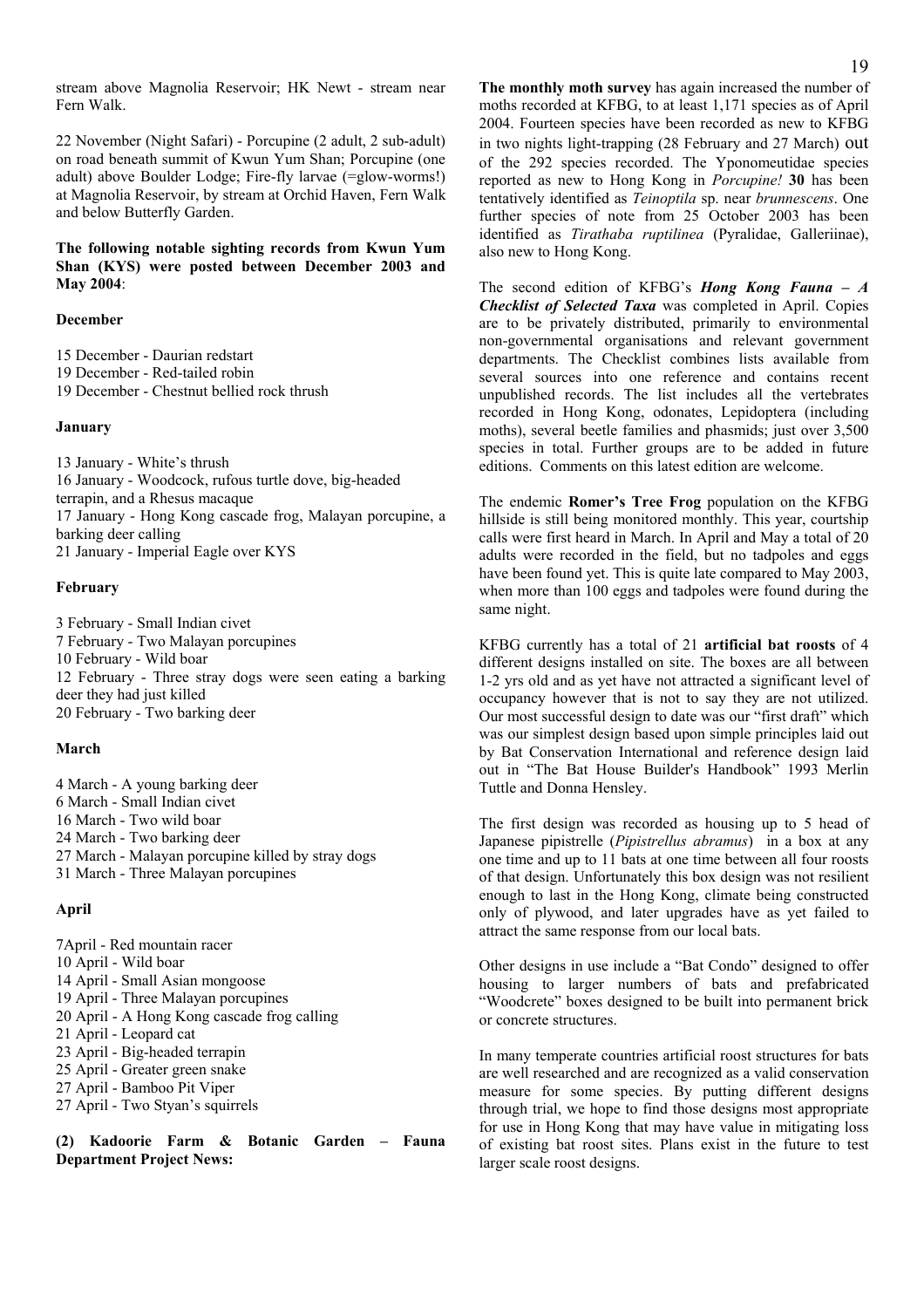#### 20

With the arrival of the new financial and working year in April of 2004 KFBG has formalized one of the ongoing monitoring projects into a more structured programme. The population of **Big-headed Terrapins** resident inside the boundaries of KFBG is the subject of the study. Initially basic occurrence data is being collected during routine stream searches, this has so far recorded 39 individual turtles, which have been marked, measured and released (Figs. 1 and 2). Turtles have ranged from 8.5 g hatchlings to adults just under 1 kg in weight. As an extension to this project, collaboration with the Savannah River Ecology Laboratory (USA) has been initiated and a radio telemetry project that hopes to uncover a little more of the ecology of this threatened species is underway. Currently only four animals are being regularly tracked but we hope to expand the project when manpower allows. Each turtle being tracked is also carrying an "ibutton" temperature logger that will provide a snap shot of the thermal environment the animals are selecting.



Fig. 1. An adult male big headed terrapin from the KFBG hillside fitted with radio transmitter and data logger package.



Fig. 2. A hatchling big headed terrapin is processed and numbered before re-release.

The results of a *Pilot biodiversity study of the eastern Frontier Closed Area and North East New Territories* undertaken during 2003 have been published. The executive summary is reproduced here:

"A 7-day preliminary biodiversity survey was conducted between June and December 2003 at Lin Ma Hang and San Kwai Tin in the Frontier Closed Area (FCA), and Kuk Po, So Lo Pun and Yung Shue Au in North East New Territories (NENT) The aim of this survey was to provide up-to-date ecological background information relevant to an evaluation of ecological importance of potential ecological hotspots in the study area. Included in the study were surveys of plants, mammals, birds, amphibians and reptiles, freshwater fish and macro-invertebrates.

In the FCA botanical hotspots included the *feng shui* woods and secondary forest where forest-dependent birds including the Orange-headed Thrush were recorded. *Gymnosphaera metteniana*, a new fern species to Hong Kong, was recorded in the secondary forest. The present survey also reinforces earlier findings of high ecological value of lowland streams for freshwater fish, and lowland habitats for bats. A dragonfly, *Idionyx victor*, of "Local Concern", was also recorded. The endemic Anderson's Stream Snake of "Potential Global Concern", and Mountain Wolf Snake and Diamond-backed Water Snake both of "Local Concern" were recorded. Three Hong Kong endemic moths were also recorded during a light trap exercise. A dragonfly, *Gynacantha subinterrupta*, of "Local Concern' was recorded.

In the NENT a total of nine plant species of conservation concern were recorded. The Yellow-bellied Weasel and Crabeating Mongoose of "Local Concern" were recorded by infrared camera exercises. The highest occurrence of mammals occurred at Yung Shue Au. In addition, the presence of the goby *Stiphodon* sp., which is of "Global Concern", is the first record of this fish species in the New Territories.

Designating Country Park and Site of Special Scientific Interest status to lowland habitats of high ecological value is the most effective way to conserve these habitats. Priority for conservation should be given to the secondary forest and lowland streams at Lin Ma Hang, secondary forest and hillstream at San Kwai Tin, San Uk Ha *feng shui* wood at Kuk Po, secondary forest, the lowland stream/marsh, and seagrass at So Lo Pun, and the lowland stream at Yung Shue Au. Green corridors between Wutongshan National Forest Park in Shenzhen and Robin's Nest in Hong Kong are recommended with cross-border cooperation, to enhance movement and dispersal of wildlife between the Hong Kong and Shenzhen mountain ranges."

#### **(3) Wild Animal Rescue Centre (WARC) – update**

The last few months saw a fair amount of activity at WARC, with animals admitted for rehabilitation and veterinary treatment for a variety of conditions, we also received a number of young animals. The release of a Brown Fish Owl fitted with a radio transmitter provided a useful diary of habitat use and survival prior to the transmitter being recovered from a shed feather in April. Notable animals received during this period include a Saker Falcon and a Pied Avocet.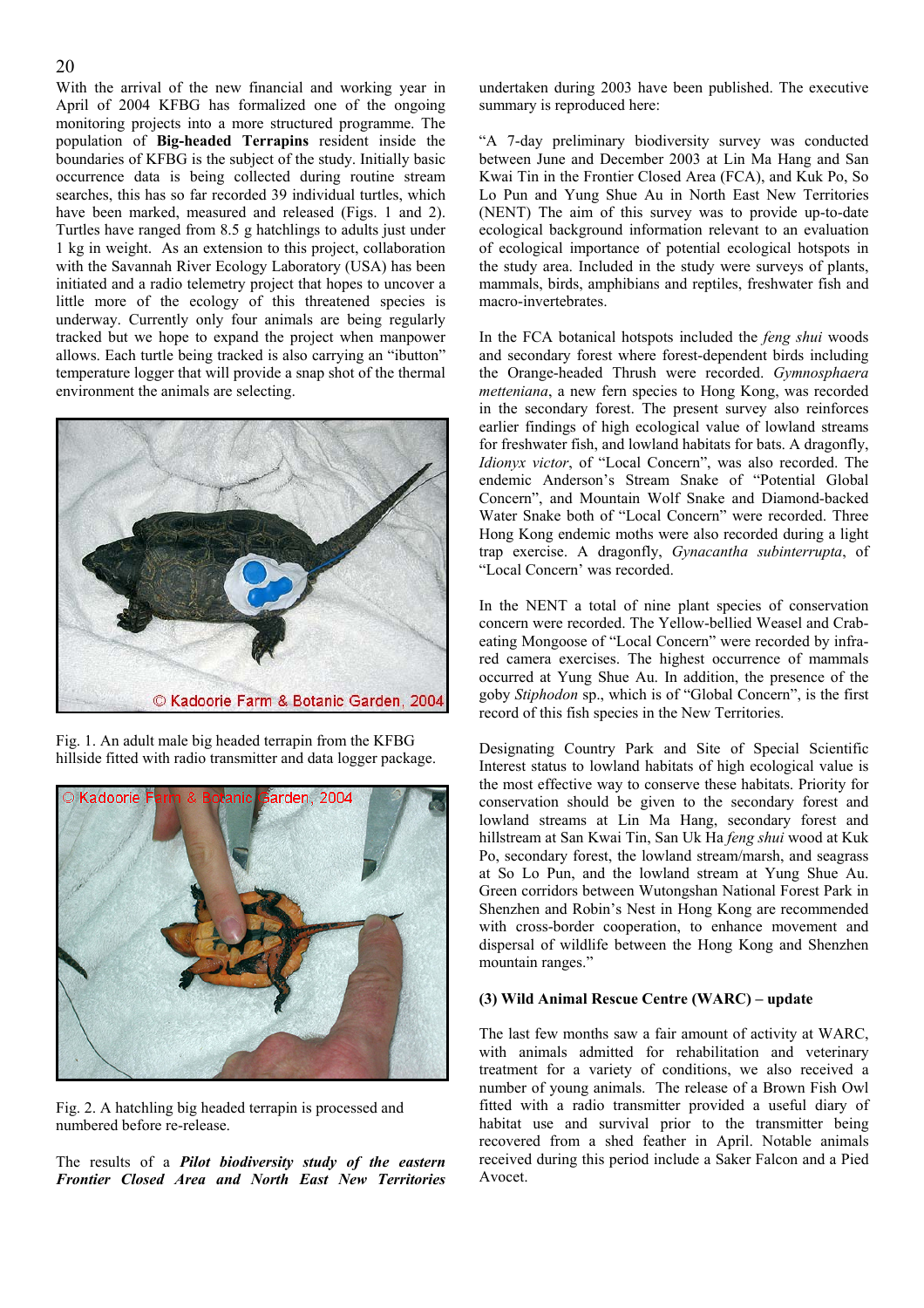Below is a list of some of the animals received over the last few months that have been successfully rehabilitated and subsequently released.

| <b>SPECIES</b>                                         | <b>LOCATION</b><br><b>FOUND</b> | <b>RELEASE</b><br><b>DATE</b> | <b>RELEASE</b><br><b>LOCATION</b> |
|--------------------------------------------------------|---------------------------------|-------------------------------|-----------------------------------|
| <b>RAPTORS</b>                                         |                                 |                               |                                   |
| Collard Scops Owl                                      |                                 |                               |                                   |
| (Otus lempiji)                                         | Unknown                         | 20.09.03                      | <b>KFBG</b>                       |
| Collard Scops Owl<br>(Otus lempiji)                    | Aberdeen                        | 20.09.03                      | <b>KFBG</b>                       |
| Collard Scops Owl<br>(Otus lempiji)                    | Peel Rise                       | 25.10.03                      | <b>KFBG</b>                       |
| Collard Scops Owl<br>(Otus lempiji)                    | Mui Wo                          | 25.10.03                      | <b>KFBG</b>                       |
| Collard Scops Owl<br>(Otus lempiji)                    | Quarry Bay                      | 13.10.03                      | <b>KFBG</b>                       |
| Collard Scops Owl<br>(Otus lempiji)                    | The Peak                        | 27.04.04                      | The Peak                          |
| <b>Black Eared Kite</b><br>(Milvus migrans)            | Unknown                         | 05.10.03                      | <b>KFBG</b>                       |
| <b>Black Eared Kite</b><br>(Milvus migrans)            | Taipo                           | 17.12.03                      | <b>KFBG</b>                       |
| Brown Hawk Owl<br>(Ninox scutulata)                    | Ho Man Tin                      | 15.10.03                      | <b>KFBG</b>                       |
| Oriental Scops Owl<br>(Otus sunia)                     | Kwun Tong                       | 21.10.03                      | <b>KFBG</b>                       |
| Common Buzzard<br>(Buteo buteo)                        | Kowloon<br>Tong                 | 06.11.03                      | Mai Po                            |
| Common Buzzard<br>(Buteo buteo)                        | Unknown                         | 05.12.03                      | <b>KFBG</b>                       |
| Kestrel<br>(Falco tinnunculus)                         | Causeway<br>Bay                 | 11.12.03                      | <b>KFBG</b>                       |
| Kestrel<br>(Falco tinnunculus)                         | Kwai Fong                       | 20.02.04                      | <b>KFBG</b>                       |
| Saker Falcon (Falco<br>cherrug)                        | Kai Tak                         | 21.02.04                      | <b>KFBG</b>                       |
| Peregrine Falcon<br>(Falco peregrinus)                 | Tai Hang                        | 23.02.04                      | <b>KFBG</b>                       |
| Peregrine Falcon<br>(Falco peregrinus)                 | Causeway<br>Bay                 | 26.02.04                      | <b>KFBG</b>                       |
| Eastern Grass Owl<br>(Tyto longimembris)<br>x 2        | Sai Kung                        | 27.02.04                      | Sai Kung                          |
| <b>NON RAPTORS</b>                                     |                                 |                               |                                   |
| Koel (Eudynamis<br>scolopacea)                         | Kam Tin                         | 01.09.03                      | Kam Tin                           |
| <b>Yellow Bittern</b><br>(Ixobrychus sinensis)         | Sham Shui Po                    | 17.10.03                      | Mai Po                            |
| <b>Schrencks Bittern</b><br>(Ixobrychus<br>eurhythmus) | Kwun Tong                       | 18.10.03                      | Mai Po                            |
| <b>Chestnut Bittern</b><br>(Ixobrychus<br>cinnamomeus) | Wan Chai                        | 22.10.03                      | Mai Po                            |

| White Breasted<br>Waterhen (Amourornis<br>phoenicurus) | North Point        |          | Lam Tsuen   |  |  |
|--------------------------------------------------------|--------------------|----------|-------------|--|--|
|                                                        |                    | 30.09.03 |             |  |  |
| White Breasted                                         |                    |          |             |  |  |
| Waterhen (Amourornis<br>phoenicurus)                   | Morrison Hill      |          | Lam Tsuen   |  |  |
|                                                        |                    | 22.10.03 |             |  |  |
| Chinese Pond Heron<br>(Ardeola baccus)                 |                    |          |             |  |  |
|                                                        | Central            | 27.10.03 | Lam Tsuen   |  |  |
| Water Cock                                             | <b>Cotton Tree</b> |          |             |  |  |
| (Gallicrex cinerea)                                    | Drive              | 06.11.03 | Mai Po      |  |  |
| Common Teal                                            |                    |          |             |  |  |
| (Anas crecca)                                          | Lok Ma Chau        | 19.11.03 | Mai Po      |  |  |
| Common Teal                                            |                    |          |             |  |  |
| (Anas crecca)                                          | Mai Po             |          | Mai Po      |  |  |
|                                                        |                    | 06.12.03 |             |  |  |
| <b>Band Bellied Crake</b><br>(Porzana paykulli)        |                    |          |             |  |  |
|                                                        | Mongkok            | 19.11.03 | Mai Po      |  |  |
| Moorhen                                                |                    |          |             |  |  |
| (Gallinula chloropus)                                  | Peak               | 21.11.03 | Kam Tin     |  |  |
| Woodcock                                               |                    |          |             |  |  |
| (Scolopax rusticola)                                   | Tsim Sha Tsui      | 22.11.03 | KFBG        |  |  |
| <b>Shoveler Duck</b>                                   |                    |          |             |  |  |
| (Anas clypeata)                                        | Mai Po             | 06.12.03 | Mai Po      |  |  |
| <b>Spotted Dove</b>                                    |                    |          |             |  |  |
| (Streptopelia                                          |                    |          |             |  |  |
| chinensis)                                             | <b>KFBG</b>        | 11.12.03 | <b>KFBG</b> |  |  |
| <b>Spotted Dove</b>                                    |                    |          |             |  |  |
| (Streptopelia                                          |                    |          |             |  |  |
| chinensis)                                             | <b>KFBG</b>        | 11.12.03 | <b>KFBG</b> |  |  |
| <b>Spotted Dove</b>                                    |                    |          |             |  |  |
| (Streptopelia                                          |                    |          |             |  |  |
| chinensis)                                             | <b>KFBG</b>        | 11.12.03 | <b>KFBG</b> |  |  |
| <b>Shoveler Duck</b>                                   |                    |          |             |  |  |
| (Anas clypeata)                                        | Mai Po             | 18.12.03 | Mai Po      |  |  |
| <b>Shoveler Duck</b>                                   |                    |          |             |  |  |
| (Anas clypeata)                                        | Mai Po             | 18.12.03 | Mai Po      |  |  |
| Northern Pintail                                       |                    |          |             |  |  |
| (Anas acuta)                                           | Mai Po             | 30.12.03 | Mai Po      |  |  |
| Woodcock                                               |                    |          |             |  |  |
| (Scolopax rusticola)                                   | Beacon Hill        | 30.12.03 | <b>KFBG</b> |  |  |
| Pied Avocet                                            |                    |          |             |  |  |
| (Recurvirostra                                         |                    |          |             |  |  |
| avosetta)                                              | Mai Po             | 30.12.03 | Mai Po      |  |  |
| Chinese Pond Heron                                     |                    |          |             |  |  |
| (Ardeola bacchus)                                      | Fairview Park      | 17.01.04 | Mai Po      |  |  |
| <b>Great Egret</b>                                     |                    |          |             |  |  |
| (Egretta alba)                                         | Tai Po             | 27.01.04 | Tai Po      |  |  |
| <b>Silky Starling</b>                                  |                    |          |             |  |  |
| (Sturnus sericeus)                                     | Tai Po             | 25.03.04 | Kam Tin     |  |  |
| Common Kingfisher                                      |                    |          |             |  |  |
| (Alcedo atthis)                                        | Admiralty          | 03.04.04 | Lam Tsuen   |  |  |
| Chinese Pond Heron                                     |                    |          |             |  |  |
| (Ardeola bacchus)                                      | Sheung Shui        | 20.04.04 | Sheung Shui |  |  |
| Chinese Pond Heron                                     |                    |          |             |  |  |
| (Ardeola bacchus)                                      | Lok Ma Chau        | 26.04.04 | Lok Ma Chau |  |  |
| <b>MAMMALS</b>                                         |                    |          |             |  |  |
| <b>Greater Short Nosed</b>                             |                    |          |             |  |  |
| Fruit Bat                                              | Tai Po             | 11.11.03 | Tai Po      |  |  |
|                                                        |                    |          |             |  |  |